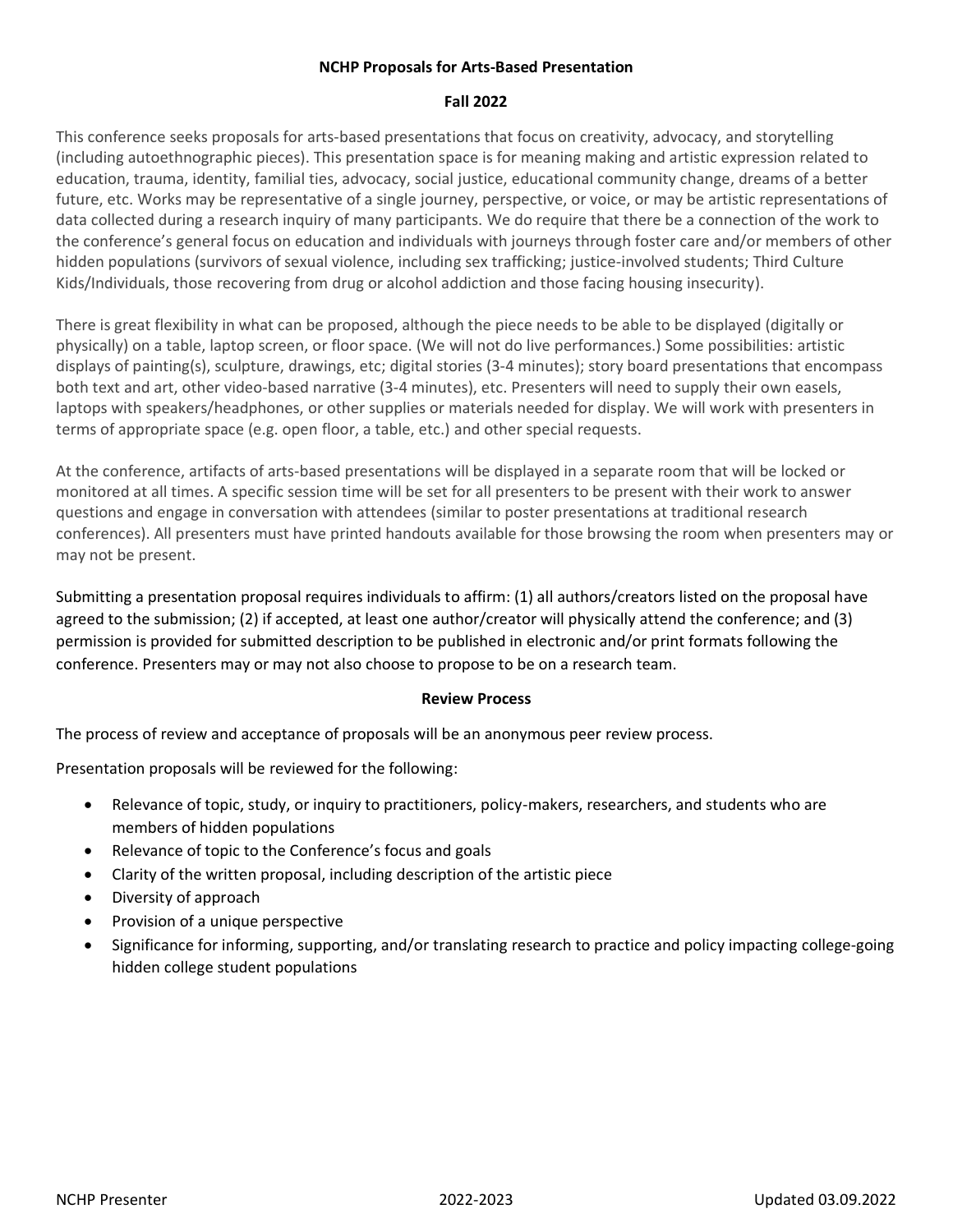**Completed proposals may be submitted as a MS Word document or PDF. Email completed proposals to [nchp@okstate.edu](mailto:nchp@okstate.edu) by 5:00 pm (CST), Tuesday, May 31, 2022. Please include in the subject line: Presentation Proposal.**

## **Demographics (required):**

First Name:

Last Name:

Highest degree attained:

Position Title (if faculty, include rank):

Institution:

Email:

Phone:

# **In 1000 words or less, please include (required):**

(1) Title

(2) Abstract (75 - 100 words)

(3) Summary of the artistic piece(s): Impetus for work. Description of work. How/process of creation. Representing what/who, for the purpose of what (e.g. representing voice, art created while analyzing data, etc.). Theoretical/conceptual framing and/or how this fits/extends/informs current knowledge or literature (i.e., how this work matters for our understanding).

(4) Insights derived from the work and/or knowledge or lesson to be carried forward

(5) Implications for Practice or Policy

(6) Photo(s) of the artifact to be presented, if available (we do consider work in process)

- (7) Conclusions
- (8) References (not included in word count)

**Please describe how your arts-based work will be set up (e.g. easel you are bringing for floor or table), needed space size, sound (e.g. ear buds/headphones or will sounds be disbursed in the space through speakers), etc. Please consider anything we need to know about the logistics of best representing your work.**

**In 300 words or less, please describe involvement or interaction with NCHP (required): (Note: Being new to our community is not viewed as a negative.)**

I affirm that all authors/creators listed on the proposal have agreed to the submission. Yes No